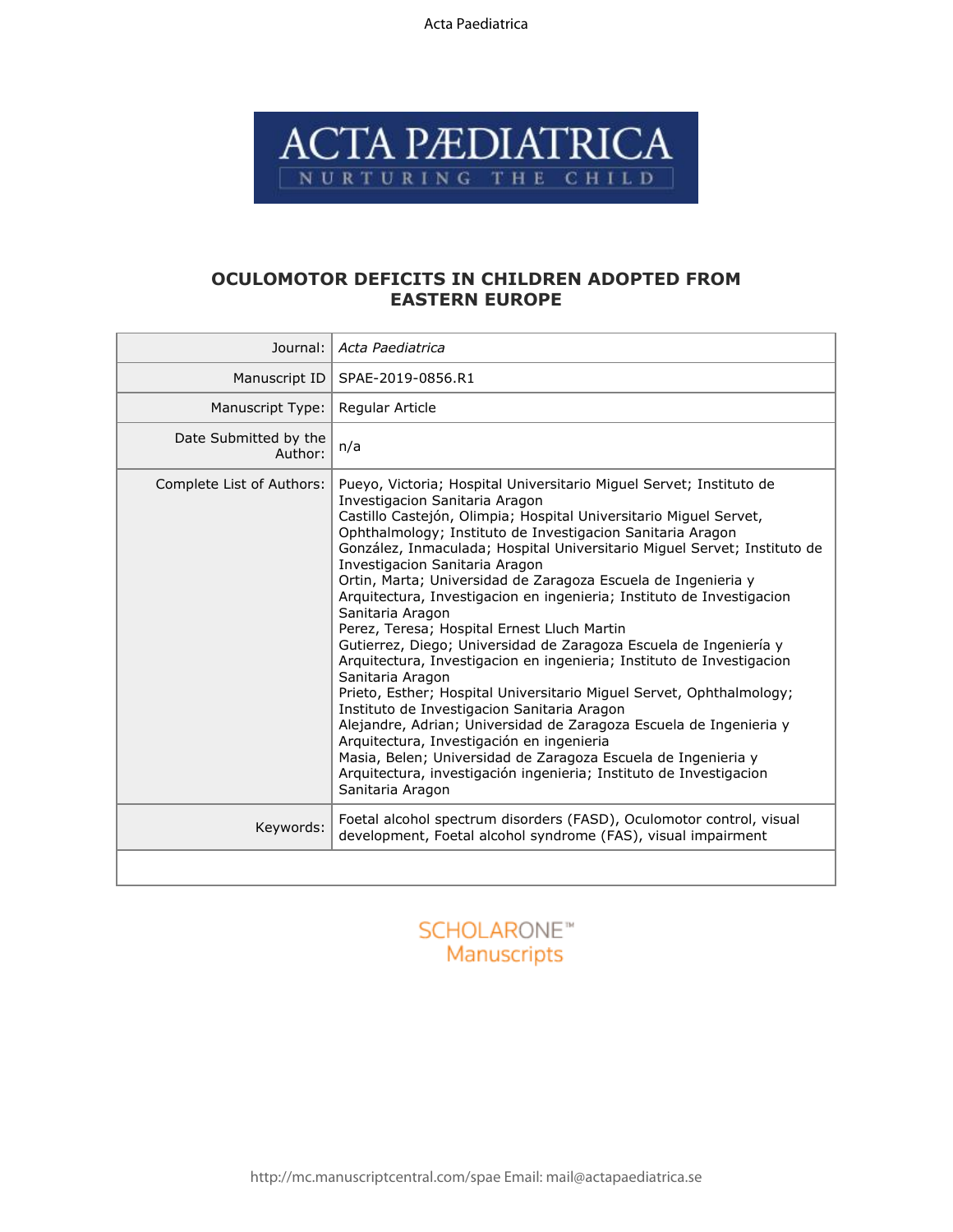$\mathbf{1}$  $\overline{2}$  $\overline{4}$  $\overline{7}$ 

# **TITLE: Oculomotor deficits in children adopted from Eastern Europe**

# **RUNNING TITLE: Oculomotor deficits in Eastern Europe adoptees**

AUTHORS: Victoria Pueyo,<sup>1</sup> Olimpia Castillo,<sup>1</sup> Inmaculada Gonzalez,<sup>1</sup> Marta Ortin,<sup>1,2</sup> Teresa Perez,<sup>1</sup> Diego Gutierrez,<sup>1,2</sup> Esther Prieto,<sup>1</sup> Adrian Alejandre,<sup>1,2</sup> Belen Masia.<sup>1,2</sup>

AFFILIATIONS:

1 Aragon Institute for Health Research (IIS Aragón). Ophthalmology Department. Miguel Servet University Hospital, Zaragoza (Spain).

2 I3A Institute for Research in Engineering, Universidad de Zaragoza, Spain.

CORRESPONDING AUTHOR: Victoria Pueyo

abel la Católica 3. Ophthalmology Department. Miguel Servet U<br>Zaragoza (Spain)<br>765558<br>@gmail.com<br>e tracking; Fetal alcohol syndrome; Fetal alcohol spectrum disor<br>motor control.<br>2980. Address: Pso. Isabel la Católica 3. Ophthalmology Department. Miguel Servet University Hospital. 50009 Zaragoza (Spain)

Telephone: 976765558 email: vicpueyo@gmail.com

KEY WORDS: Eye tracking; Fetal alcohol syndrome; Fetal alcohol spectrum disorders; Fixation stability; Oculomotor control.

WORD COUNT: 2980.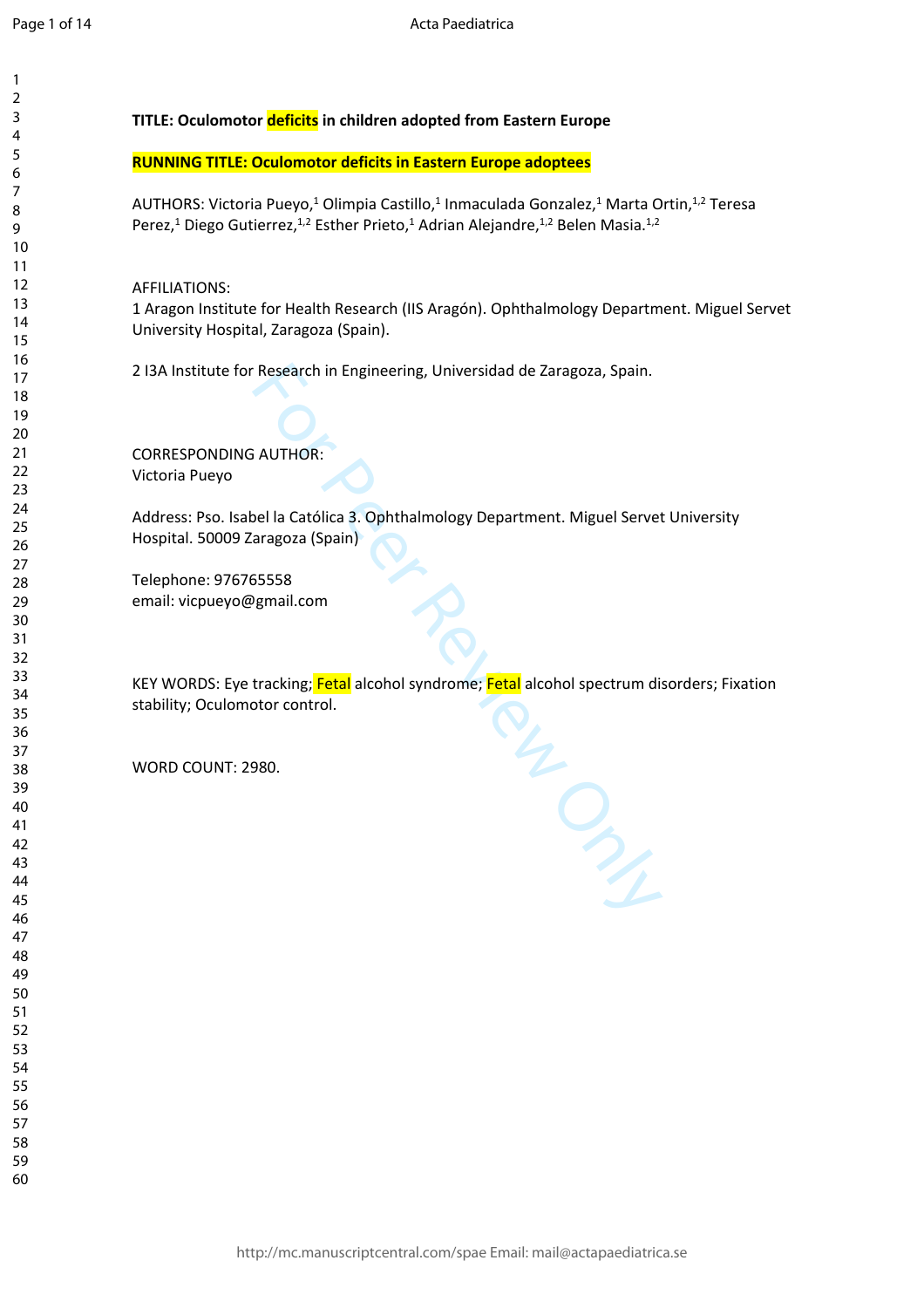# **ABSTRACT**

**Aim:** We aim to assess oculomotor behaviour in children adopted from Eastern Europe, who are at high risk of maternal alcohol consumption.

**Methods:** This cross-sectional study included 29 adoptees and 29 age-matched controls. All of them underwent a complete ophthalmological examination. Oculomotor control, including fixation and saccadic performance, was assessed using a DIVE device, with eye tracking technology. Anthropometric and facial measurements were obtained from all the adopted children, to identify features of fetal alcohol spectrum disorders (FASD). Fixational and saccadic outcomes were compared between groups and the effect of adoption and FASD features quantified.

**Results:** Oculomotor performance was poorer in adopted children. They presented shorter (0.53 versus 1.43 milliseconds in the long task and 0.43 versus 0.82 in the short task) and more unstable fixations (with a bivariate contour ellipse area of 27.9 versus 11.6 degree<sup>2</sup> during the long task and 6.9 versus 1.3 degree<sup>2</sup> during the short task) and slower saccadic reactions (278 versus 197 milliseconds). Children with sentinel finding for FASD showed the worst oculomotor outcomes.

**Conclusion:** Children adopted from Eastern Europe present oculomotor deficits, affecting both fixation and saccadic skills. We highlight prenatal exposure to alcohol as the main cause for these deficits.

# **KEY NOTES**

- Children adopted from Eastern Europe present poorer oculomotor control than agematched peers, with larger saccadic reaction times.
- Adoptees show shorter and less stable fixations both in short and long fixational tasks.

For Peer Review Only

The presence of FASD features is related to less stable fixations in adopted children.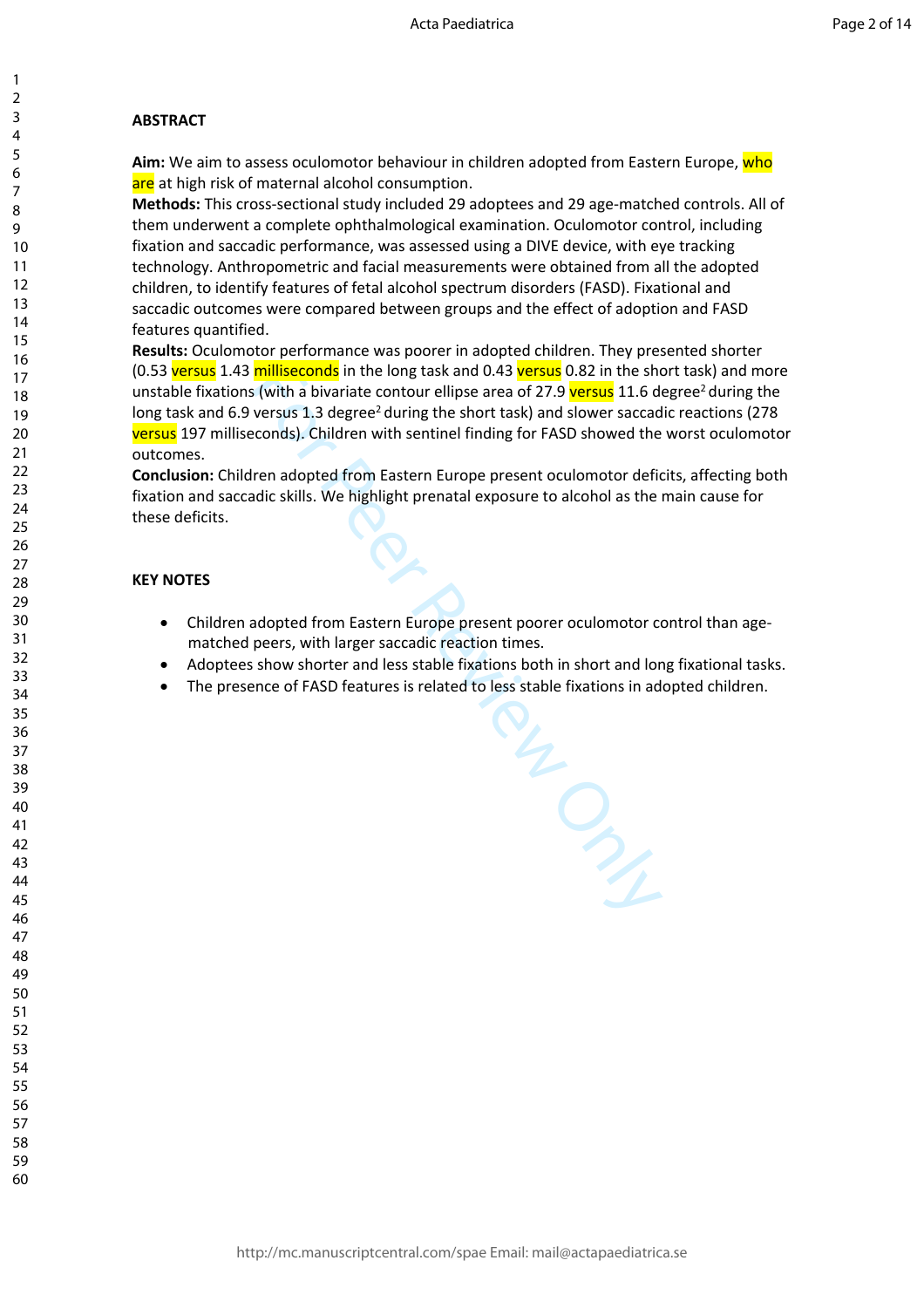$\mathbf{1}$  $\overline{2}$  $\overline{3}$  $\overline{4}$ 5 6  $\overline{7}$ 8  $\mathsf{Q}$ 

#### **INTRODUCTION**

Children adopted from Eastern Europe are at increased risk of neurodevelopmental, behavioural, social and emotional disorders. The reason underlying these deficits may be exposure to toxic substances such as alcohol, tobacco, or other drugs during pregnancy and high levels of deprivation before adoption (1). Although the prevalence of prenatal exposition to alcohol in these children is unknown, fetal alcohol spectrum disorders (FASD) may be as high as 52% (2,3).

Prenatal exposure to alcohol is the leading cause of intellectual and developmental disabilities in the Western World (4), and is completely preventable. While its consequences are wideranging, from *minor* to serious, deficits are lifelong. FASD is a heterogeneous term to describe the wide range of adverse effects associated with prenatal alcohol exposure (5). Under this umbrella several alcohol-related diagnoses are included: fetal alcohol syndrome (FAS), partial fetal alcohol syndrome, alcohol-related birth defects, alcohol-related neurodevelopmental disorder and neurobehavioral disorder associated with prenatal alcohol exposure. FAS is the most severe clinical diagnosis, encompassing physical defects, cognitive, behavioural, emotional and adaptive functioning deficits.

As a result of alcohol effects on the developing brain, children with FASDs exhibit deficits in visual-spatial skills, executive functioning, motor function, attention, learning and memory, with impaired impulse control and problem-solving, as well as difficulties with abstract reasoning, auditory comprehension and pragmatic language use (6–8).

The study of oculomotor skills in children may provide insights into the underlying cognitive impairments in this disorder. Visual fixation is the ability to maintain gaze on a certain location, directing the image to the fovea, while saccades are high-velocity eye movements that quickly redirect the eye so that the image of an object is brought directly to the fovea. Steady visual fixation is a prerequisite for proper visual function. However, small fixational eye movements are necessary to overcome visual fading resulting from a stable image on the retina (9).

alcohol-related diagnoses are included: fetal alcohol syndry<br>arome, alcohol-related birth defects, alcohol-related ne<br>robehavioral disorder associated with prenatal alcohol ex<br>incial diagnosis, encompassing physical defect Visual fixation may be unstable not only in congenital or acquired ocular disorders (10), but also in certain neurological impairments interfering with oculomotor development (11,12). Oculomotor studies have been used to examine the associations between cognitive control and brain circuitry in several neurologic disorders, such as attention deficit/hyperactivity disorders, autism or schizophrenia (13). Oculomotor tasks are useful to investigate neural bases of impulse control without the bias of verbal, motor or learning skills. For this reason, performance on certain oculomotor tasks has been proposed as a unique model for investigating relationships between brain and behaviour (13). Recent evidence suggests that visual fixation in newborn infants may even predict long-term neurocognitive development, especially visual motor performance and visual function (14).

The aim of this study was to assess oculomotor control in children adopted from Eastern Europe and to investigate its correlation with clinical features of alcohol exposure during pregnancy.

#### **METHODS**

#### **Participants**

The study involved two cohorts of children, aged between 4 and 19 years. The first cohort included children from Eastern Europe legally adopted by Spanish families. We contacted them through the **adoption agency** in our city via a letter explaining our project and offering them the chance to participate. The second cohort was composed of healthy non-adopted children age-paired with the first group, with less than a **year's** age difference between pairs. They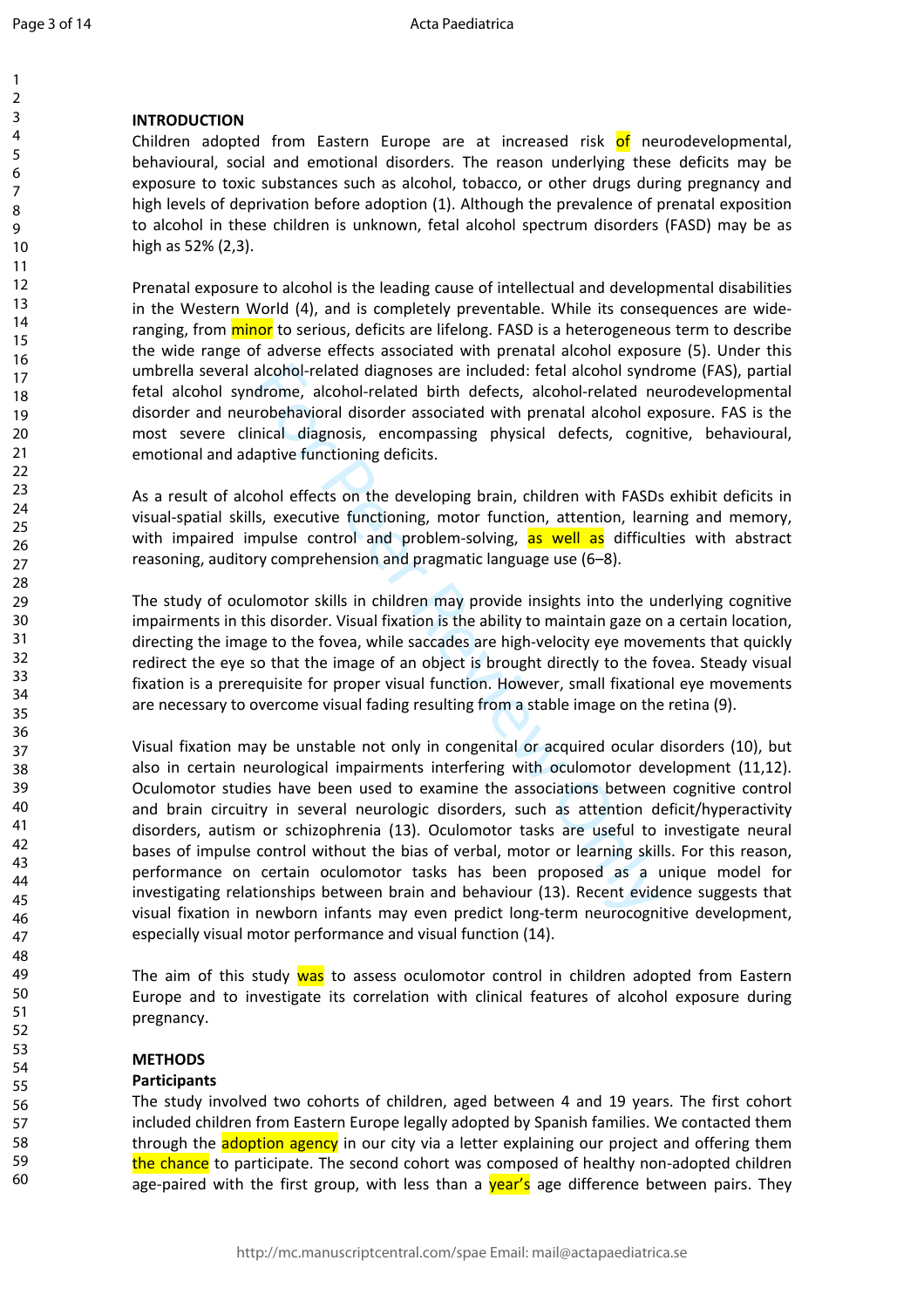were recruited from healthy children visited in the Paediatric Ophthalmology Unit for visual screening or minor refractive disorders, healthy siblings of patients and family members of the employees of the Department of Ophthalmology. All the children with a diagnosis of genetic, metabolic or neurologic disorders were excluded from the study.

The study protocol was approved by the local ethics committee (**Aragon Ethics Medical** Research Committee) and written informed consent was obtained from the parents or guardians of each child. Children older than 12 years of age were required to give a written assent accepting their participation in the study. All procedures adhered to the tenets of the Declaration of Helsinki.

#### **Examination**

#### *Ophthalmological assessment*

All children underwent an ophthalmological assessment including best-corrected visual acuity, stereoacuity, ocular motility, refraction under cycloplegia and funduscopy assessment. Visual acuity was assessed monocularly with logMAR optotypes.

#### *Anthropometric measurements*

rwent an ophthalmological assessment including best-corre<br>lar motility, refraction under cycloplegia and funduscopy a<br>ed monocularly with logMAR optotypes.<br>measurements<br>and facial measurements related to FASD diagnosis wer Anthropometric and facial measurements related to FASD diagnosis were obtained from all the adopted children. Height, weight, occipital frontal circumference (OFC) and facial features were recorded following the four-Digit Diagnostic Code (15). The four digits in the code reflect the magnitude of expression of the four key diagnostic features of FASD in the following order: growth deficiency, FAS facial features, central nervous system structural and functional abnormalities and prenatal alcohol exposure. Each feature is ranked independently on a fourpoint Likert scale with 1 reflecting complete absence of the FASD feature and 4 reflecting a strong presence of the FASD feature. The facial features measured were: palpebral fissure length (PFL), upper lip thickness and philtrum smoothness. Upper lip and philtrum were independently measured using the five-point pictorial Likert scale presented on the Lip Philtrum Guide 1 for Caucasians used in the **four-digit Diagnostic Code. Since prenatal** exposure to alcohol may rarely be confirmed, FAS diagnosis is made when meeting all the other three criteria.

#### *Oculomotor control examination*

Fixation and saccadic assessments were performed in a quiet room under mesopic illumination. Children were positioned on a chair with no head immobilization at approximately 50 cm distance from the screen to ensure efficient tracking. They were asked to fixate the different targets on the screen, trying not to move their heads.

All the examinations were carried out using a prototype of Device for an Integral Visual Examination (DIVE), which includes a 12-inch screen of 2160 x 1440 pixels and an eye tracker positioned below the screen to record all eye movements during the test. The maximum temporal resolution of the eye tracking system is 60 Hz, with an accuracy of 0.5 degree and a spatial resolution under optimal conditions of 0.1 degree according to manufacturer's data. Two operators, who had been given the same training in eye tracking with infants by the first author prior to the start of the study, performed the data recordings.

Prior to the fixation study, a calibration procedure of the eve tracker was performed according to the manufacturer´s guidelines using the software provided. The study included two different parts. The first part presented a long fixational task. It consisted of a high-contrast cartoon of a child of 3 degree x 1.56 degree appearing on the centre of the screen, who talked to the participant for 10 seconds. During the second part of the exam, short fixational tasks were presented. The fixation target consisted of a picture of a bee. Sixteen different visual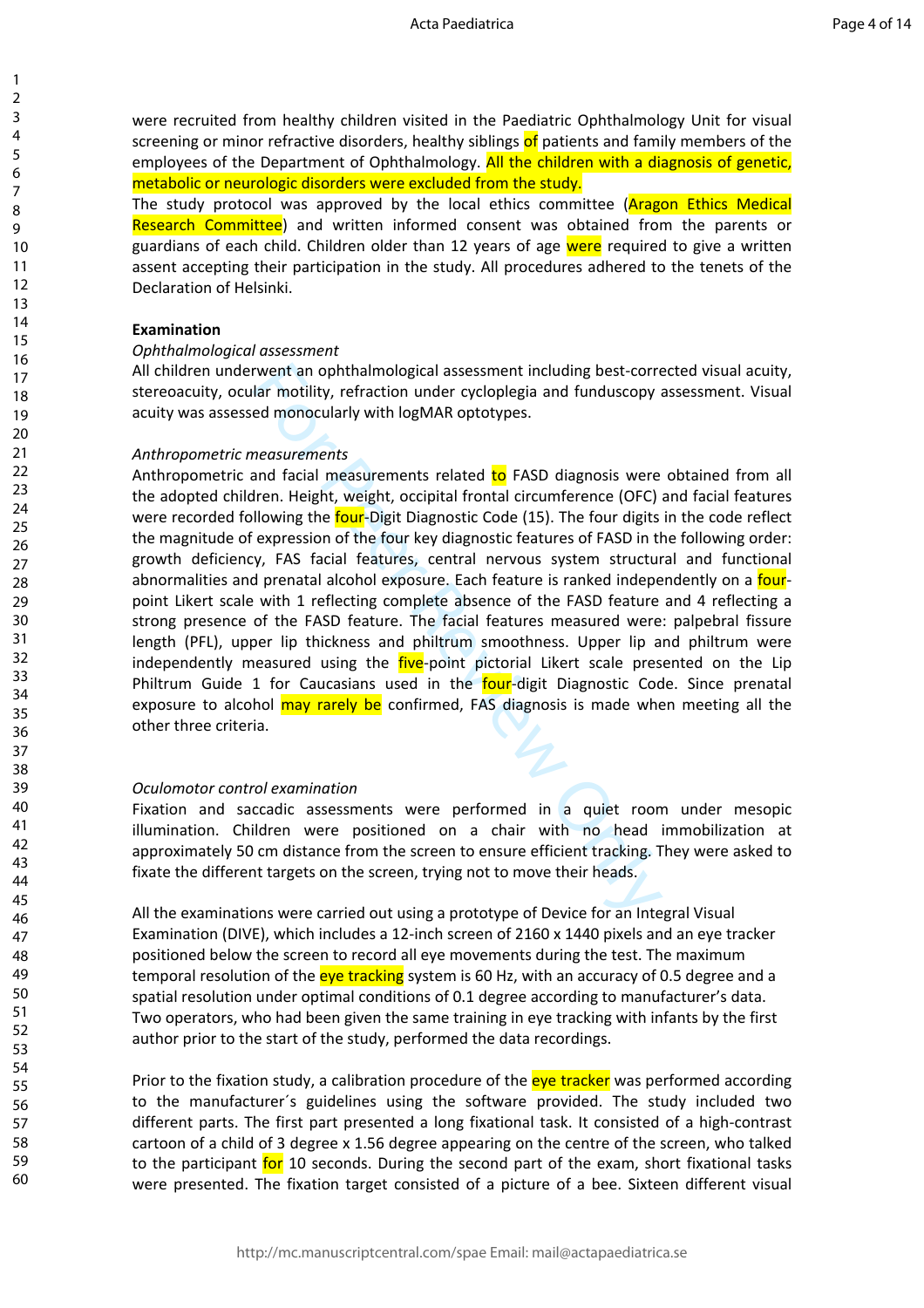Page 5 of 14

123456789

 $\mathbf{1}$  $\overline{2}$  $\overline{3}$  $\overline{4}$ 5 6  $\overline{7}$ 8  $\mathsf{Q}$ 

stimuli were randomly displayed all over the screen with a fixed distance of 9.26 degree between every two consecutive stimuli. Each stimulus was presented for three seconds, with no stimuli overlap.

We identified fixations and saccades using a well-established dispersion-based algorithm (16). We calculated fixation stability by the bivariate contour ellipse area (BCEA), which quantifies the area in degrees squared (degree<sup>2</sup>) of the ellipse containing a certain percentage of the fixation positions registered during the measurement procedure (17). Therefore, a smaller value for BCEA is indicative of greater fixation stability (Figure 1). The BCEA encompassing P=68.2% of fixation samples was calculated using the following equation:

BCEA = 2 \* k \*  $\pi$  \*  $\sigma_x$  \*  $\sigma_y$  \* (1-p<sup>2</sup>)<sup>1/2</sup>,

where  $\sigma_x$  is the standard deviation of horizontal eye position,  $\sigma_y$  is the standard deviation of vertical eye position, p is the Pearson product moment correlation coefficient of horizontal and vertical eye positions, and k is obtained from P, such that  $P=1-e^{-k}$ .

Saccadic performance was assessed by the saccadic reaction time (SRT), defined as the lapse of time between the presentation of the new stimulus and the initiation of the saccadic movement towards the stimulus.

# *Statistical analysis*

tandard deviation of horizontal eye position,  $\sigma_v$  is the station, p is the Pearson product moment correlation coefficions, and k is obtained from P, such that P=1-e<sup>-k</sup>.<br>ance was assessed by the saccadic reaction time ( All data were analysed using SPSS 21.0 statistical software (SPSS Inc. Chicago, *Ilinois*, USA). Descriptive characteristics and oculomotor outcomes were reported by the mean, standard deviation and ranges. Normal distribution of all the parameters analysed was assessed both by visual inspection of the distribution and using Shapiro-Wilk test, which is more appropriate for the sample size of the study. Visual function outcomes (i.e. visual acuity and refractive defect) significantly deviated from a normal distribution and Kruskal-Wallis test was used to compare them between groups. However, since all the oculomotor control parameters followed a normal distribution, performance in adopted and non-adopted children was compared using the **Student's t-test.** When adopted children were divided into two groups for further analysis, study groups were compared by means of analysis of the variance (ANOVA) with Bonferroni's multiple comparisons correction. Finally, multivariate analyses were performed including gender, age and sentinel findings for FASD as independent variables and oculomotor outcomes as dependent variables.

# **RESULTS**

A total of 58 children were included in the study, 29 adoptees and 29 controls. Only one adopted child had to be excluded due to lack of cooperation for performing the oculomotor control test. Mean age was  $12.07 \pm 3.39$  years in non-adopted children and  $11.93 \pm 3.31$  years in adopted children. Differences were not statistically significant (p=0.873).

Facial features of all adopted children were measured, as well as anthropometric measurements were obtained. They had a mean weight centile of 26.72 (range 1-89) and a mean height centile of 30.83 (range 1-87). Mean occipital frontal circumference centile was 19.10 (range 1-85), with mean palpebral fissure length of -1.29, philtrum smoothness of 3.17 and upper lip thickness of 3.10, as measured following the four-Digit diagnostic code five-point pictorial Likert scale from Lip-Philtrum Guide 1 for Caucasians. We found sentinel findings for FASD in 14 adopted children (48.26%).

Although visual function was slightly worse in the adopted group, as shown in Table 1, differences were not statistically significant, except for visual acuity both in the right and the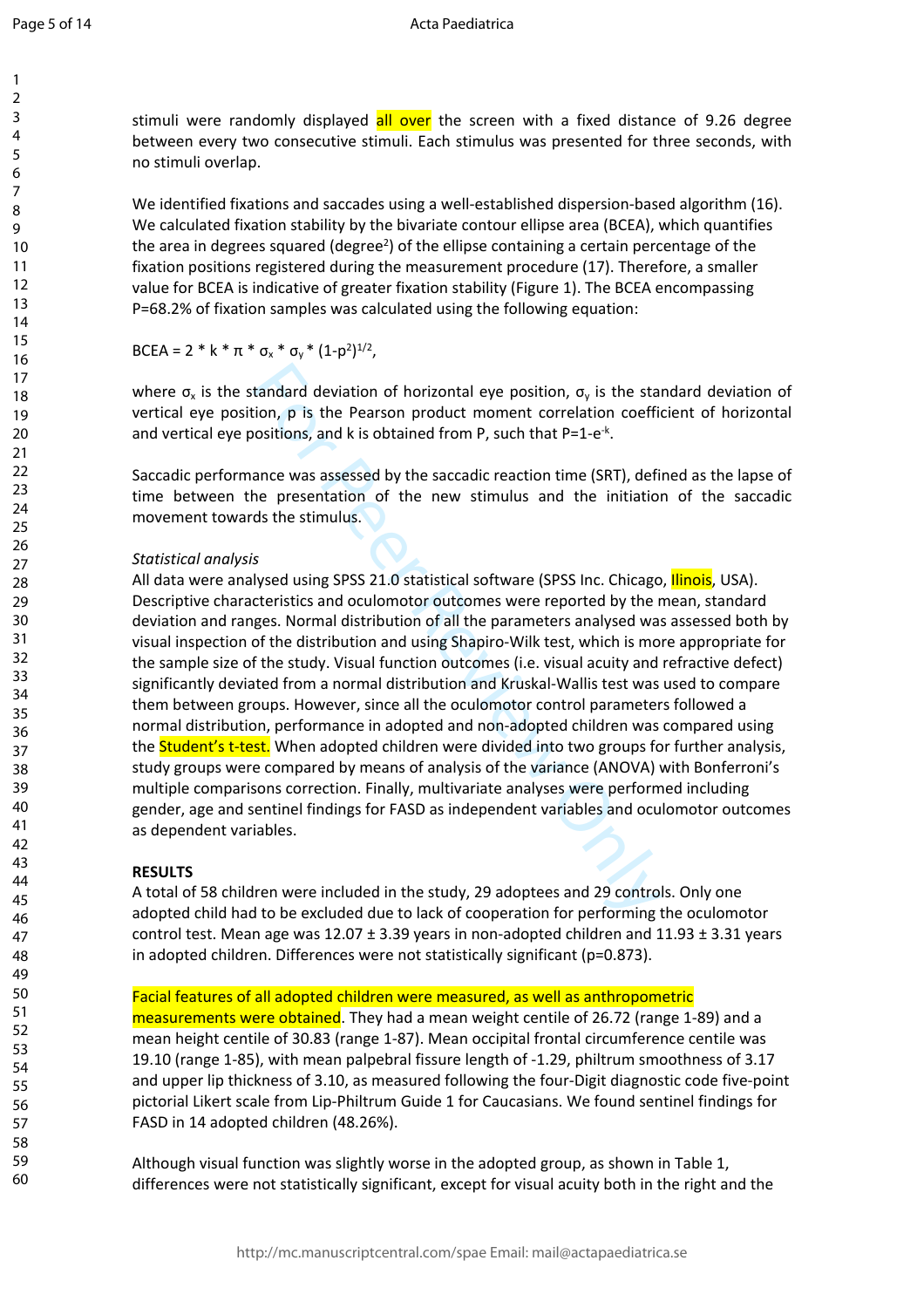left eye. However, binocular visual acuity was normal (at least 0.1) in all the children, except for one adopted child, who had a visual acuity of 0.3 in logMAR scale.

Funduscopic exam was normal in all the children from the control group, while seven adopted children showed optic disc pallor and three optic hypoplasia.

As presented in Table 2, oculomotor control was poorer in adopted children, both in long fixation and short fixation tasks, with shorter and less stable visual fixations. When fixation was required for longer periods of time (10 seconds versus 3 seconds) adoptees presented more intrusive saccades, as shown by the number of fixations performed for every stimulus presented. Saccadic reaction times were also longer in adopted children.

of children adopted, those with sentinel findings for FASD preformance. When the sample was divided into three greadoptees and FASD adoptees, a statistically significant tend<br>and saccadic outcomes, except for the duration Among the group of children adopted, those with sentinel findings for FASD presented the worst oculomotor performance. When the sample was divided into three groups, control group, non-FASD adoptees and FASD adoptees, a statistically significant tendency was found in all the fixational and saccadic outcomes, except for the duration of the longest fixation during the long fixational task and the number of fixations during the short fixational task. Most important outcomes are plotted in Figure 1.

Linear regression models adjusting for age, gender, visual acuity and refractive error showed that FASD diagnosis was related to BCEA both in short and long fixational tasks (p=0.039 and 0.014 respectively), while **being adopted** was only related to the duration of the longest fixation **during** the short fixational task ( $p=0.046$ ) and none of the other oculomotor outcomes.

### **DISCUSSION**

In this study, we explored oculomotor performance in children adopted from Eastern Europe. Adoptees demonstrated poorer oculomotor skills with more unstable fixations and slower saccadic reactions. We propose alcohol exposition during pregnancy as the main biological and environmental determinant, since sentinel findings for FASD are related to poor oculomotor performance.

Measurement of functional vision is complex. Although visual acuity can be accurately measured as the finest detectable visual stimulus, it **does** not always reflect visual functioning in daily life, especially in children with motor or cognitive difficulties (18,19). As an example of this challenge, all the children included in our study, except for one, had visual acuity within normal ranges, even those with unstable fixation.

Oculomotor skills are related to general neurodevelopment in children (20,21). Oculomotor tasks are easy to understand and perform by children of any age, without the bias of associated verbal, motor or learning disorders. Additionally, fixational behaviour and saccadic responses can be very precisely measured. The oculomotor system is therefore ideal for investigating the underlying relationships between brain and behaviour. It provides a unique model for the study of the neural bases of voluntary behaviour and inhibitory skills. Different cognitive processes may be investigated assessing oculomotor performance. While fixational tasks examine cognitive control and inhibitory skills, assessing the ability to maintain gaze on a visual stimulus, visually guided saccade tasks provide information regarding attention and global oculomotor control.

The oculomotor system involves several brain regions and networks including the superior colliculus, the frontal eye field, the posterior parietal cortex, supplementary eye fields, dorsolateral prefrontal cortex, basal ganglia, thalamus and cerebellum (22).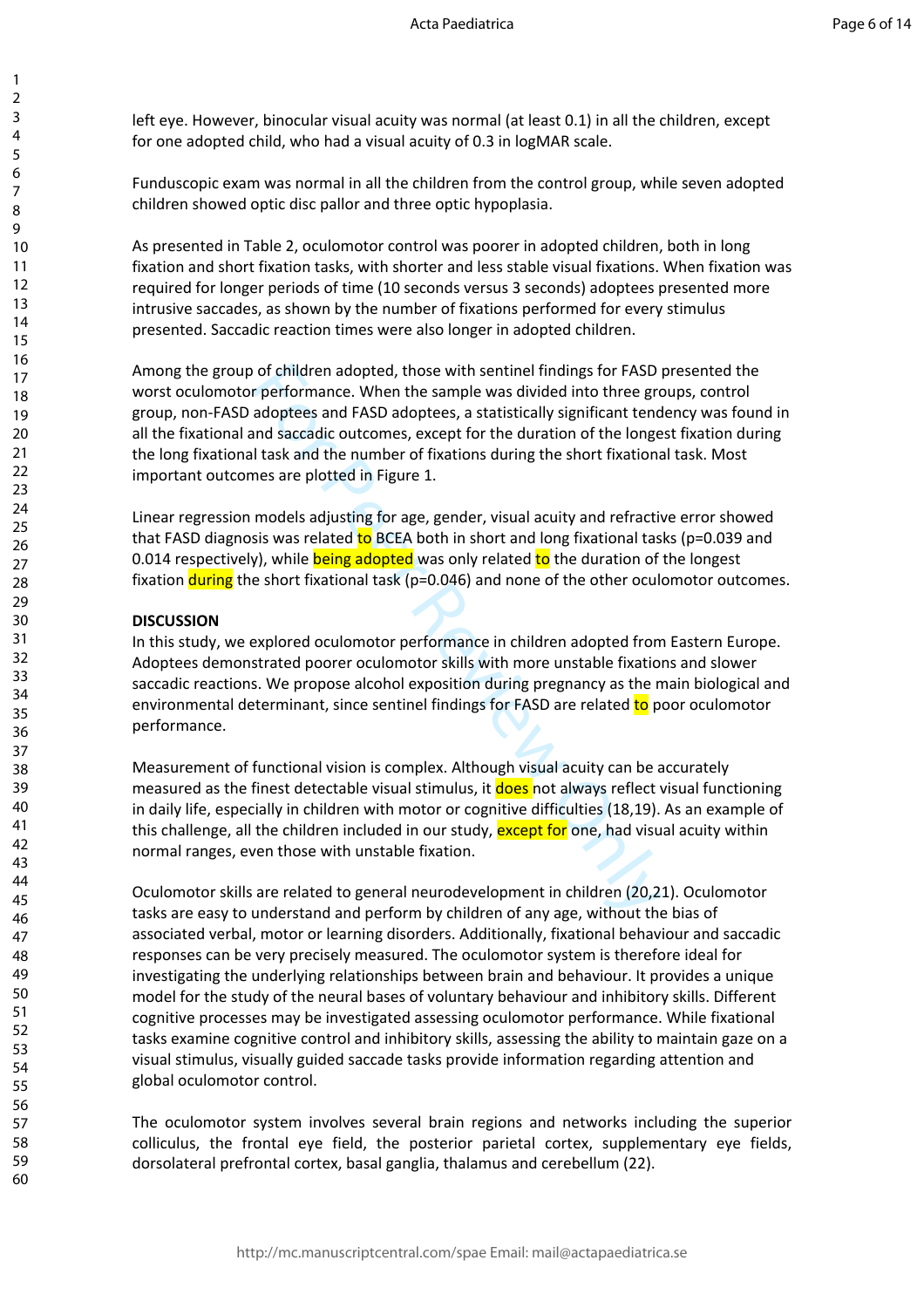$\mathbf{1}$ 

Oculomotor skills are among the most affected functions in many neurological disorders, both congenital and acquired (11,23). Children with perinatal brain damage present significantly more difficulties in visual fixation, saccades and smooth pursuit, than in basic visual functions, as visual acuity (24). Oculomotor behaviour provides useful information regarding brain functioning and general neurodevelopment. Furthermore, fixational and saccadic skills may even predict long-term neurodevelopment in neonates and young infants (14,25). Risk factors for brain damage, such as prematurity or low birth weight, seem to also be risk factors for impaired visual fixation, with an increasing risk the more severe the brain damage is (26).

Oculomotor studies have proven to be a useful tool in a wide range of cognitive and psychopathologic entities, such as autism, schizophrenia, attention deficit/hyperactivity disorders and several neurodegenerative diseases (27–29). School-aged children with autism spectrum disorder make shorter fixations with an increased number of saccades when viewing certain visual stimuli (27). Patients with **attention deficit/hyperactivity disorders** present a deficit in oculomotor control, related with a deficit in inhibitory control and in the recruitment of attention resources (30).

Children with FASD experience difficulties in daily life, both in school and out-of-school time. They frequently display deficits in overall intellectual performance, executive functioning, attention, visual-spatial abilities, planning, motor skills, learning and memory (6,31). However, FASD consequences are not always prominent enough to be detected by health care professionals and remain undiagnosed (7).

As far as oculomotor control, previous studies have already reported increased SRT and increased errors in saccades (32), similar to the delay we found in saccadic reactions. Recent studies demonstrated that eye movement control tasks directly relate to other psychometric outcomes and assess multiple cognitive domains in children diagnosed of FASD (21). Eye movement tasks have even been proposed as a screening or adjunct tool in the assessment of FASD (21). However, much less has been reported about fixational performance related to prenatal alcohol exposure.

r make shorter fixations with an increased number of sacca<br>uli (27). Patients with **attention deficit/hyperactivity disorci**<br>otor control, related with a deficit in inhibitory control and i<br>rress (30).<br>De experience diffic Our findings confirm a deficit of inhibitor skills of the saccadic system in children adopted from Eastern Europe, with the prenatal exposition to alcohol as the most plausible cause. To the best of our knowledge, this is the first study reporting fixational deficits in adopted children, at high risk of maternal alcohol consumption, using an objective and quantitative assessment. Nevertheless, conclusions provided should be further confirmed with larger studies. The main limitation of our study was the lack of accurate perinatal information from adoptees, including potential consumption of other toxics during pregnancy, as well as the lack of neurologic and cognitive assessments in some of the included children. We encourage further studies including wider neurological exams to be performed.

# **CONCLUSION**

In conclusion, our study provides insights regarding the difficulties faced by children adopted from Eastern Europe. They present poor oculomotor control, with unstable fixation and slower saccadic movements. Oculomotor deficits may negatively affect their ability to maintain gaze and attention on the selected target and to accurately move from one stimulus to another, interfering in most tasks of daily life, from reading to interacting with others. Furthermore, oculomotor skills can be trained and rehabilitated in some cases. Proper assessment of oculomotor skills in high-risk children, as adoptees from Eastern Europe, may help to understand underlying difficulties and to enhance rehabilitative strategies.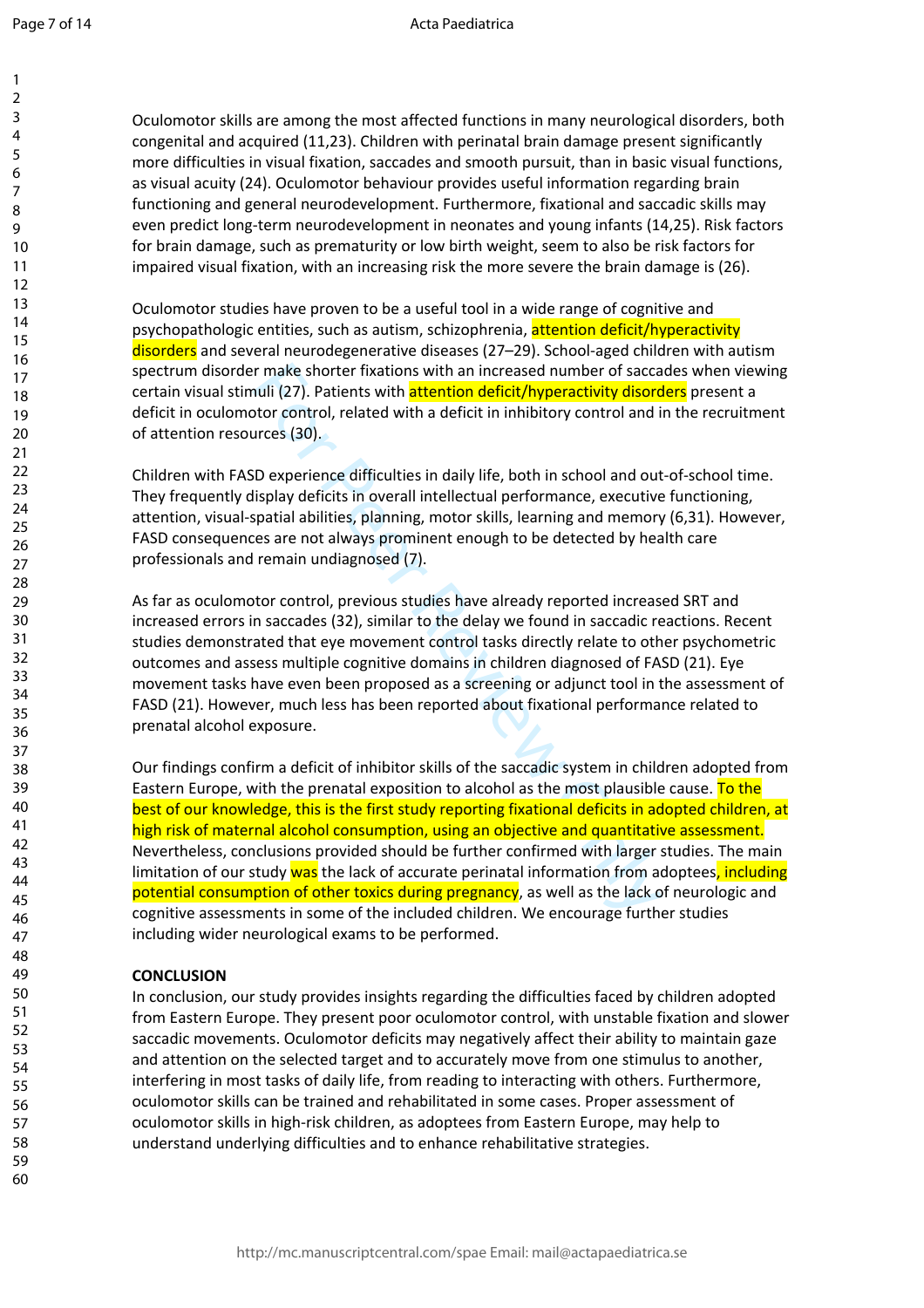### **ABBREVIATIONS**

BCEA, bivariate contour ellipse area FAS, Fetal alcohol syndrome FASD, fetal alcohol spectrum disorders SRT, Saccadic reaction time

# **FUNDING**

 $\mathbf{1}$  $\overline{2}$  $\overline{3}$  $\overline{4}$  $\overline{7}$ 

Funding was provided by the Spanish Government, through the Instituto de Salud Carlos III (PI14/01568).

### **CONFLICT OF INTEREST**

VP, BM, DG and MO are co-founders of DIVE Medical Start-up.

For Per Review Only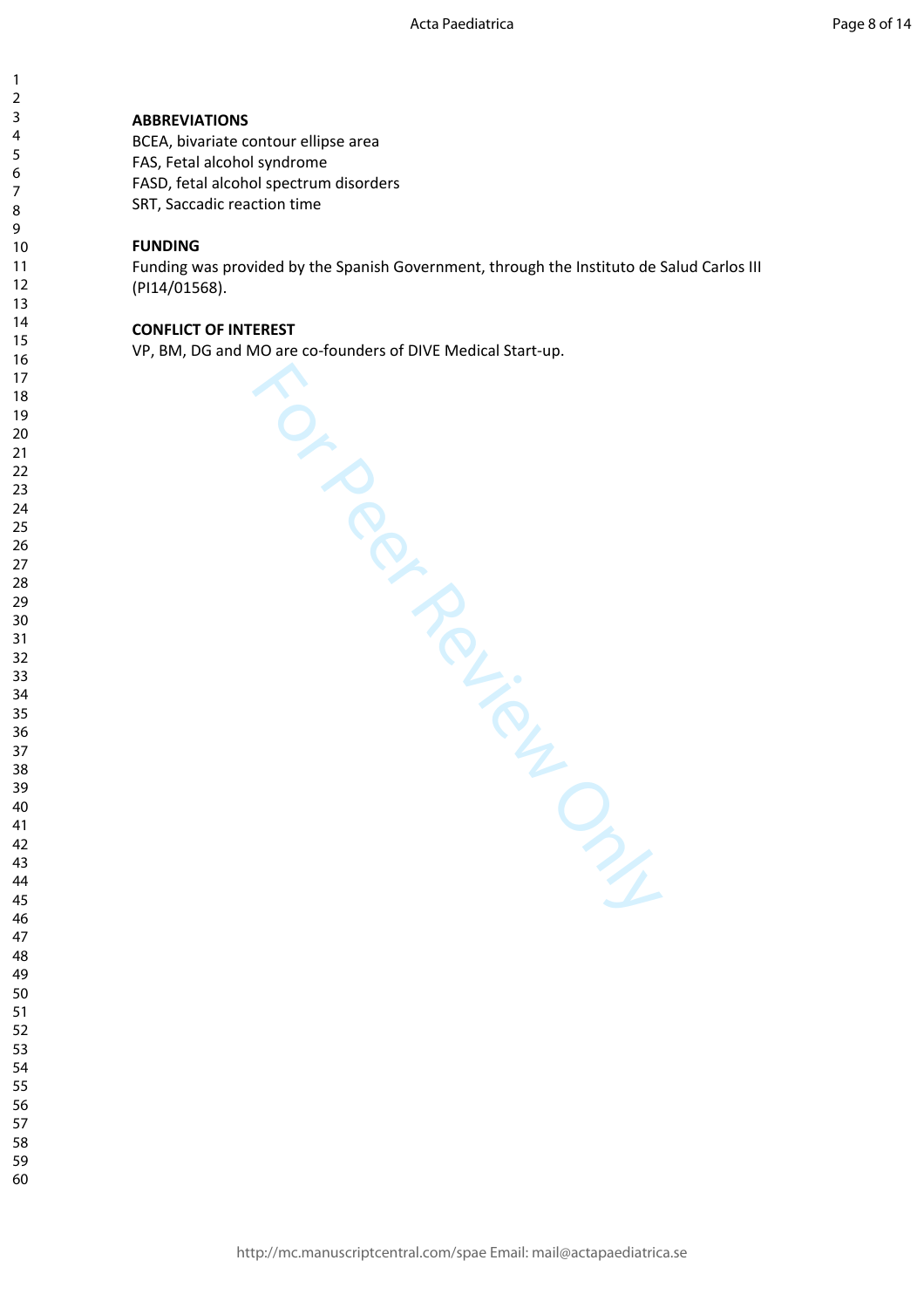$\mathbf{1}$  $\overline{2}$  $\overline{3}$  $\overline{4}$ 5 6  $\overline{7}$ 8  $\mathsf{Q}$ 

# **BIBLIOGRAPHY**

- 1. Lange S, Shield K, Rehm J, Popova S. Prevalence of fetal alcohol spectrum disorders in child care settings: a meta-analysis. *Pediatrics* 2013; 132:980–95.
- 2. Landgren M, Svensson L, Stromland K, Andersson Gronlund M. Prenatal alcohol exposure and neurodevelopmental disorders in children adopted from Eastern Europe. *Pediatrics* 2010; 125:e1178-85.
- 3. Andersson Grönlund M, Landgren M, Strömland K, Aring E, Svensson L, Tuvemo T, et al. Relationships between ophthalmological and neuropaediatric findings in children adopted from Eastern Europe. *Acta Ophthalmol* 2010; 88:227–34.
- 4. RJ AE and S. Incidence of fetal alcohol syndrome and economic impact of FAS-related anomalies. *Drug Alcohol Depend* 1987; 19:51–70.
- 5. Bertrand J, Floyd L, Weber M. Fetal alcohol syndrome. Guidelines for referral and diagnosis. *MMWR Recomm Rep* 2005:1–14.
- , Floyd L, Weber M. Fetal alcohol syndrome. Guidelines for *MMWR Recomm Rep* 2005:1–14.<br>
N, Crocker N, Nguyen TT. Fetal alcohol spectrum disorders:<br>
chological and behavioral features. Vol. 21, Neuropsycholog<br>
Fahlström G, 6. Mattson SN, Crocker N, Nguyen TT. Fetal alcohol spectrum disorders: Neuropsychological and behavioral features. Vol. 21, Neuropsychology Review. 2011. p. 81–101.
- 7. Domeij H, Fahlström G, Bertilsson G, Hultcrantz M, Munthe-Kaas H, Gordh CN, et al. Experiences of living with fetal alcohol spectrum disorders: a systematic review and synthesis of qualitative data. *Dev Med Child Neurol* 2018; 60:741–52.
- 8. Castillo Castejón O, González I, Prieto E, Pérez T, Pablo LE, Pueyo V. Visual cognitive impairments in children at risk of prenatal alcohol exposure. *Acta Paediatr Int J Paediatr* 2019.
- 9. Ditchburn R, Ginsborg BL. Involuntary eye movements during fixation. *J Physiol* 1953; 119:1–17.
- 10. Birch EE, Wang J, Felius J, Stager DR, Hertle RW. Fixation control and eye alignment in children treated for dense congenital or developmental cataracts. *J AAPOS* 2012; 16:156–60.
- 11. Salati R, Borgatti R, Giammari G, Jacobson L. Oculomotor dysfunction in cerebral visual impairment following perinatal hypoxia. *Dev Med Child Neurol* 2002; 44:542–50.
- 12. Sweeney JA, Takarae Y, Macmillan C, Luna B, Minshew NJ. Eye movements in neurodevelopmental disorders. *Curr Opin Neurol* 2004; 17:37–42.
- 13. Luna B, Velanova K, Geier CF. Development of eye-movement control. *Brain Cogn* 2008; 68:293–308.
- 14. Stjerna S, Sairanen V, Grohn R, Andersson S, Metsaranta M, Lano A, et al. Visual fixation in human newborns correlates with extensive white matter networks and predicts longterm neurocognitive development. *J Neurosci* 2015; 35:4824–9.
- 15. Astley S. Diagnostic guide for fetal alcohol spectrum disorders: The 4-digit diagnostic code. *Seattle, WA Univ Washingt* 2004.
- 16. Salvucci DD, Goldberg JH. Identifying fixations and saccades in eye-tracking protocols. *Proc Eye Track Res Appl Symp* 2000:71–8.
- 17. Steinman RM. Effect of target size, luminance, and color on monocular fixation. *J Opt Soc Am* 1965; 55:1158.
- 18. Colenbrander A. Assessment of functional vision and its rehabilitation. *Acta Ophthalmol* 2010; 88:163–73.
- 19. Deramore Denver B, Froude E, Rosenbaum P, Wilkes-Gillan S, Imms C. Measurement of visual ability in children with cerebral palsy: a systematic review. *Dev Med Child Neurol* 2016; 58:1016–29.
- 20. Kulke L, Atkinson J, Braddick O. Automatic detection of attention shifts in infancy : Eye tracking in the fixation shift paradigm. 2015:1–14.
- 21. Paolozza A, Rasmussen C, Pei J, Hanlon-Dearman A, Nikkel SM, Andrew G, et al. Working memory and visuospatial deficits correlate with oculomotor control in children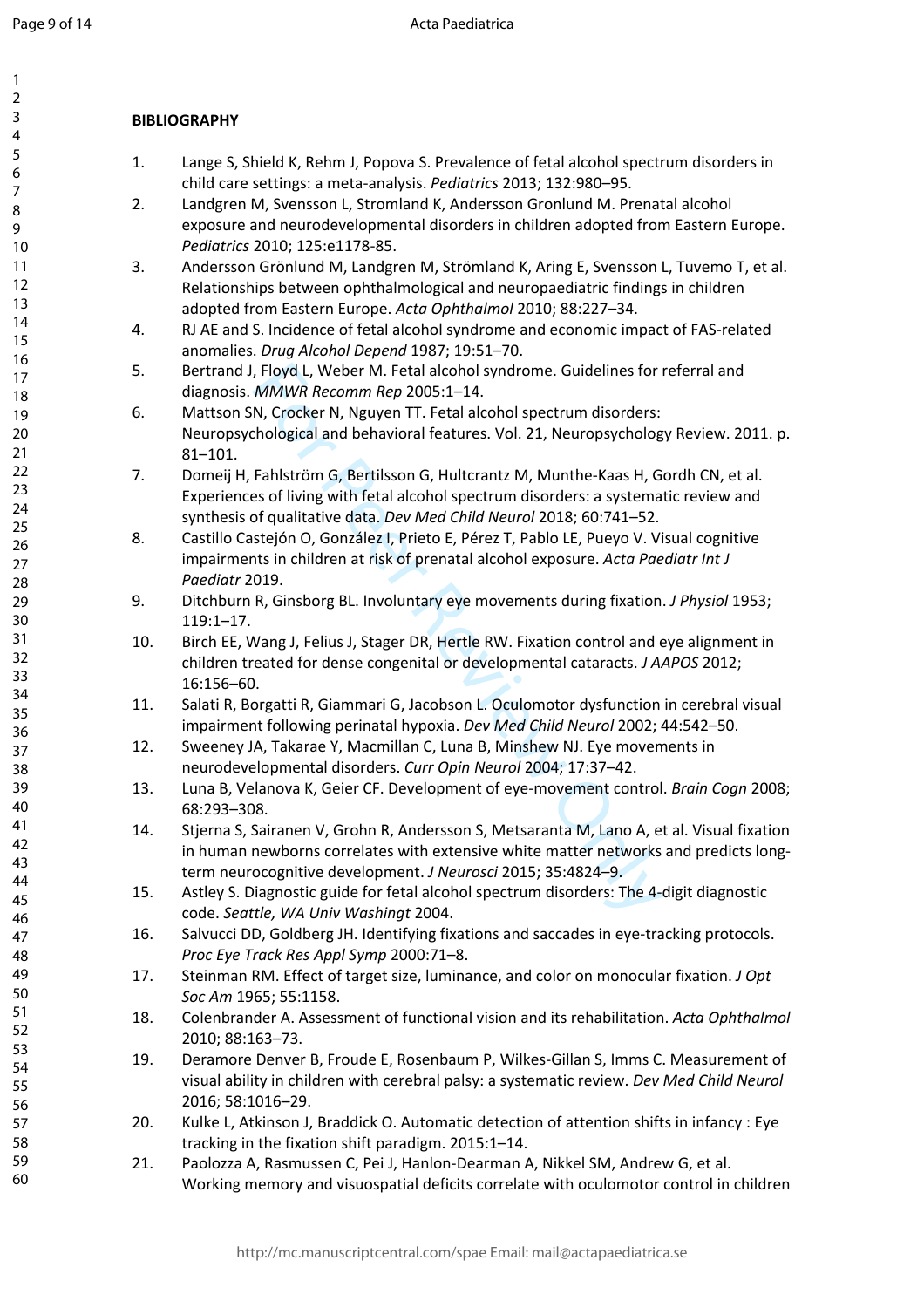with fetal alcohol spectrum disorder. *Behav Brain Res* 2014; 263:70–9.

123456789

 $\mathbf{1}$  $\overline{2}$  $\overline{3}$  $\overline{4}$ 5 6  $\overline{7}$ 8 9

- 22. Müri RM, Heid O, Nirkko AC, Ozdoba C, Felblinger J, Schroth G, et al. Functional organisation of saccades and antisaccades in the frontal lobe in humans: a study with echo planar functional magnetic resonance imaging. *J Neurol Neurosurg Psychiatry* 1998; 65:374–7.
- 23. Danna-Dos-Santos A, Mohapatra S, Santos M, Degani AM. Long-term effects of mild traumatic brain injuries to oculomotor tracking performances and reaction times to simple environmental stimuli. *Sci Rep* 2018; 8:4583.
- 24. Alimović S, Jurić N, Mejaški Bošnjak V. Functional vision in children with perinatal brain damage. *J Matern neonatal Med* 2013; 7058:1491–4.
- 25. Kaul YF, Rosander K, von Hofsten C, Brodd KS, Holmström G, Kaul A, et al. Visual tracking in very preterm infants at 4 mo predicts neurodevelopment at 3 y of age. *Pediatr Res* 2016; 80:1–8.
- s 2016; 80:1–8.<br>
Msall ME, Droste P, Allred EN, O'Shea TM, Kuban K, et al. In<br>
Msall ME, Droste P, Allred EN, O'Shea TM, Kuban K, et al. In<br>
Antecedents and correlates in the multicenter ELGAN study<br>
Antecedents and correl 26. Phadke A, Msall ME, Droste P, Allred EN, O'Shea TM, Kuban K, et al. Impaired visual fixation at the age of 2 years in children born before the twenty-eighth week of gestation. Antecedents and correlates in the multicenter ELGAN study. *Pediatr Neurol* 2014; 51:36–42.
- 27. Kemner C, Verbaten MN, Cuperus JM, Camfferman G, van Engeland H. Abnormal saccadic eye movements in autistic children. *J Autism Dev Disord* 1998; 28:61–7.
- 28. Shakespeare TJ, Kaski D, Yong KXX, Paterson RW, Slattery CF, Ryan NS, et al. Abnormalities of fixation, saccade and pursuit in posterior cortical atrophy. *Brain* 2015; 138:1976–91.
- 29. Fried M, Tsitsiashvili E, Bonneh YS, Sterkin A, Wygnanski-Jaffe T, Epstein T, et al. ADHD subjects fail to suppress eye blinks and microsaccades while anticipating visual stimuli but recover with medication. *Vision Res* 2014; 101:62–72.
- 30. Bucci MP, Stordeur C, Septier M, Acquaviva E, Peyre H, Delorme R. Oculomotor abnormalities in children with attention-deficit/hyperactivity disorder are improved by methylphenidate. *J Child Adolesc Psychopharmacol* 2017; 27:274–80.
- 31. Rasmussen C, Horne K, Witol A. Neurobehavioral functioning in children with fetal alcohol spectrum disorder. *Child Neuropsychol* 2006; 12:453–68.
- 32. Green CR, Mihic AM, Brien DC, Armstrong IT, Nikkel SM, Stade BC, et al. Oculomotor control in children with fetal alcohol spectrum disorders assessed using a mobile eyetracking laboratory.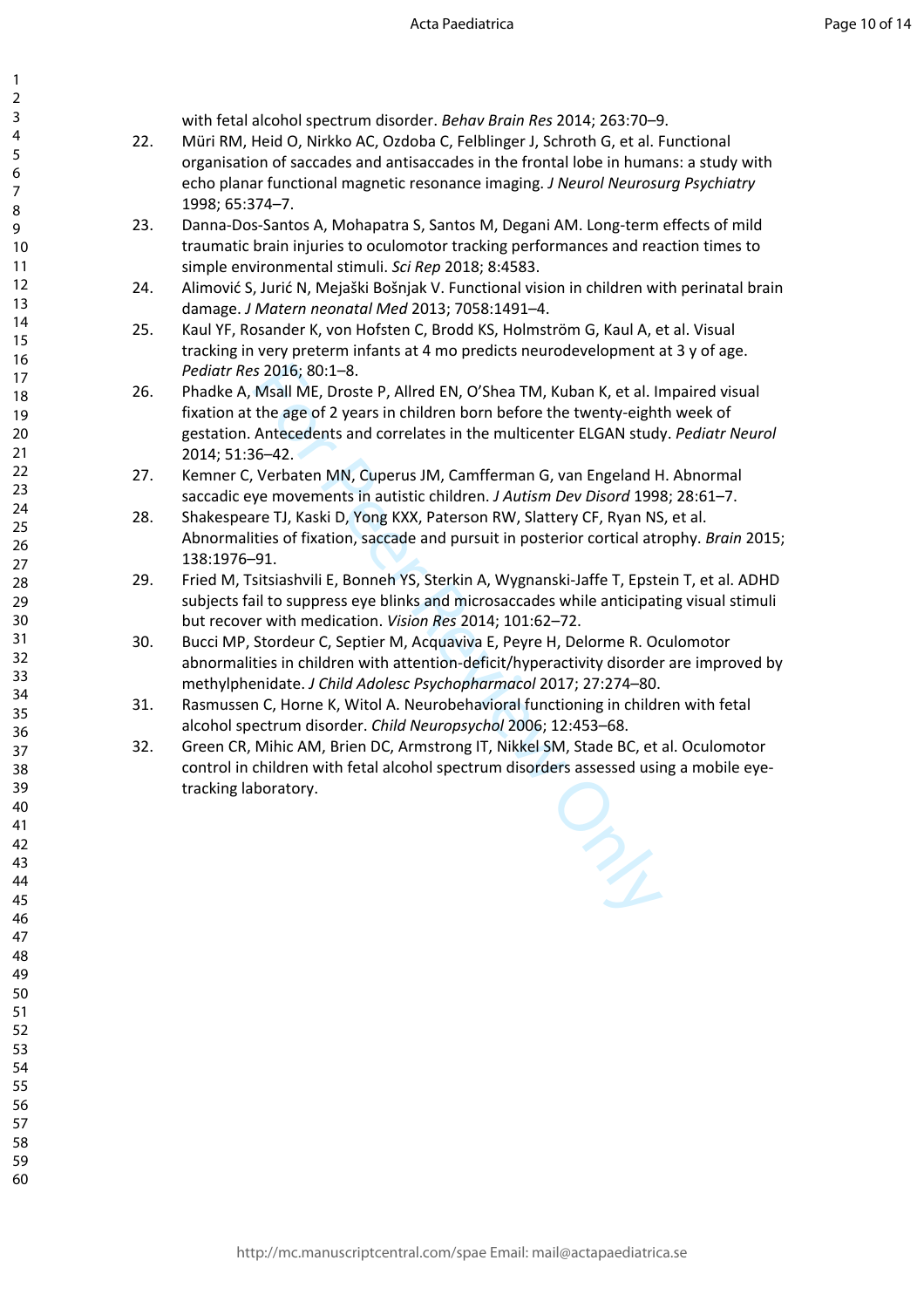$\mathbf{1}$  $\overline{2}$  $\overline{3}$  $\overline{4}$  $\overline{7}$ 

# **TABLES**

**Table 1.** Comparison of visual function outcomes in adopted children and control group.

|                                        | <b>NON-ADOPTED CHILDREN</b> | <b>ADOPTED CHILDREN</b> |       |
|----------------------------------------|-----------------------------|-------------------------|-------|
| Visual acuity, right eye               | $-0.01(0.06)$               | 0.02(0.06)              | 0.019 |
| Visual acuity, left eye                | $-0.01(0.15)$               | 0.02(0.07)              | 0.002 |
| Refractive error, right eye (dioptres) | 1.59(2.32)                  | 2.48(3.48)              | 0.195 |
| Refractive error, left eye (dioptres)  | 1.84(2.71)                  | 1.86(3.87)              | 0.066 |
| Stereoacuity (degree <sup>2</sup> )    | 130 (145)                   | 224 (227)               | 0.093 |
| Strabismus (%)                         | 3.45                        | 20.69                   | 0.051 |

Results are presented as mean (SD)

|                                     | <b>NON-ADOPTED CHILDREN</b> | <b>ADOPTED CHILDREN</b> | р       |
|-------------------------------------|-----------------------------|-------------------------|---------|
|                                     | Long fixation task          |                         |         |
| Number of fixations                 | 11.05 (4.22)                | 16 (8.08)               | 0.009   |
| Mean duration of fixations          | 1.43(1.44)                  | 0.53(0.40)              | 0.015   |
| Longest fixation                    | 3.88(3.02)                  | 2.11(2.51)              | 0.034   |
| <b>Fixation stability (BCEA)</b>    | 11.58 (9.69)                | 27.92 (38.41)           | 0.077   |
|                                     | <b>Short fixation task</b>  |                         |         |
| Number of fixations                 | 3.21(0.90)                  | 3.52(1.62)              | 0.379   |
| Mean duration of fixations          | 0.82(0.31)                  | 0.43(0.27)              | < 0.001 |
| Longest fixation                    | 1.72(0.62)                  | 0.83(0.60)              | < 0.001 |
| Fixation stability (BCEA)           | 1.31(1.43)                  | 6.91(9.53)              | 0.005   |
| Saccadic reaction time (SRT)        | 196.66 (65.08)              | 278.12 (71.42)          | < 0.001 |
| Results are presented as mean (SD). |                             |                         |         |
|                                     |                             |                         |         |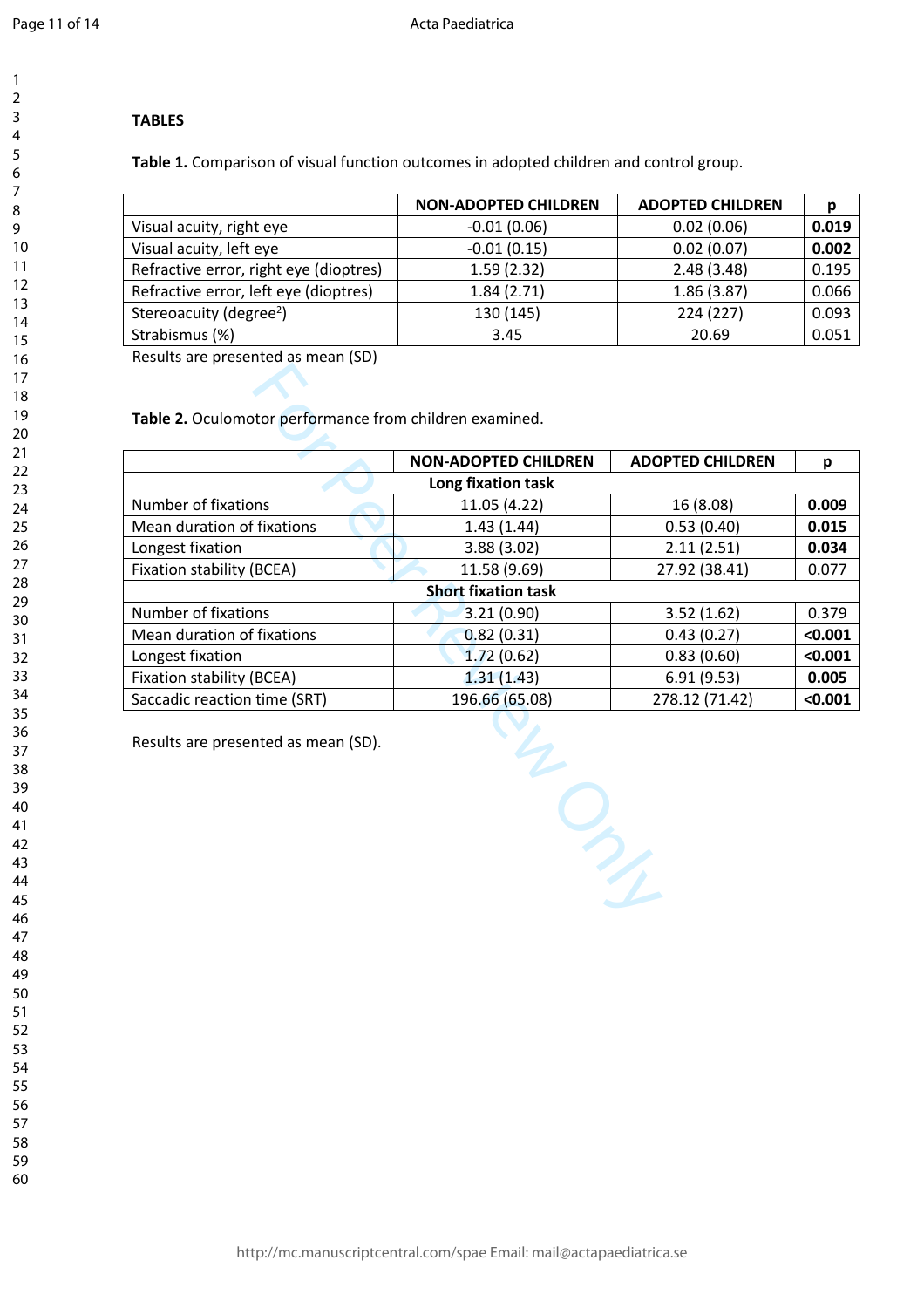|                                        | <b>NON-ADOPTED CHILDREN</b> | <b>ADOPTED CHILDREN</b> | р     |
|----------------------------------------|-----------------------------|-------------------------|-------|
| Visual acuity, right eye               | $-0.01(0.06)$               | 0.02(0.06)              | 0.019 |
| Visual acuity, left eye                | $-0.01(0.15)$               | 0.02(0.07)              | 0.002 |
| Refractive error, right eye (dioptres) | 1.59(2.32)                  | 2.48(3.48)              | 0.195 |
| Refractive error, left eye (dioptres)  | 1.84(2.71)                  | 1.86(3.87)              | 0.066 |
| Stereoacuity (deg <sup>2</sup> )       | 130 (145)                   | 224 (227)               | 0.093 |
| Strabismus (%)                         | 3.45                        | 20.69                   | 0.051 |

Results are presented as mean (SD)

For Per Review Only

 $\mathbf{1}$  $\overline{2}$  $\overline{3}$  $\overline{4}$  $\overline{7}$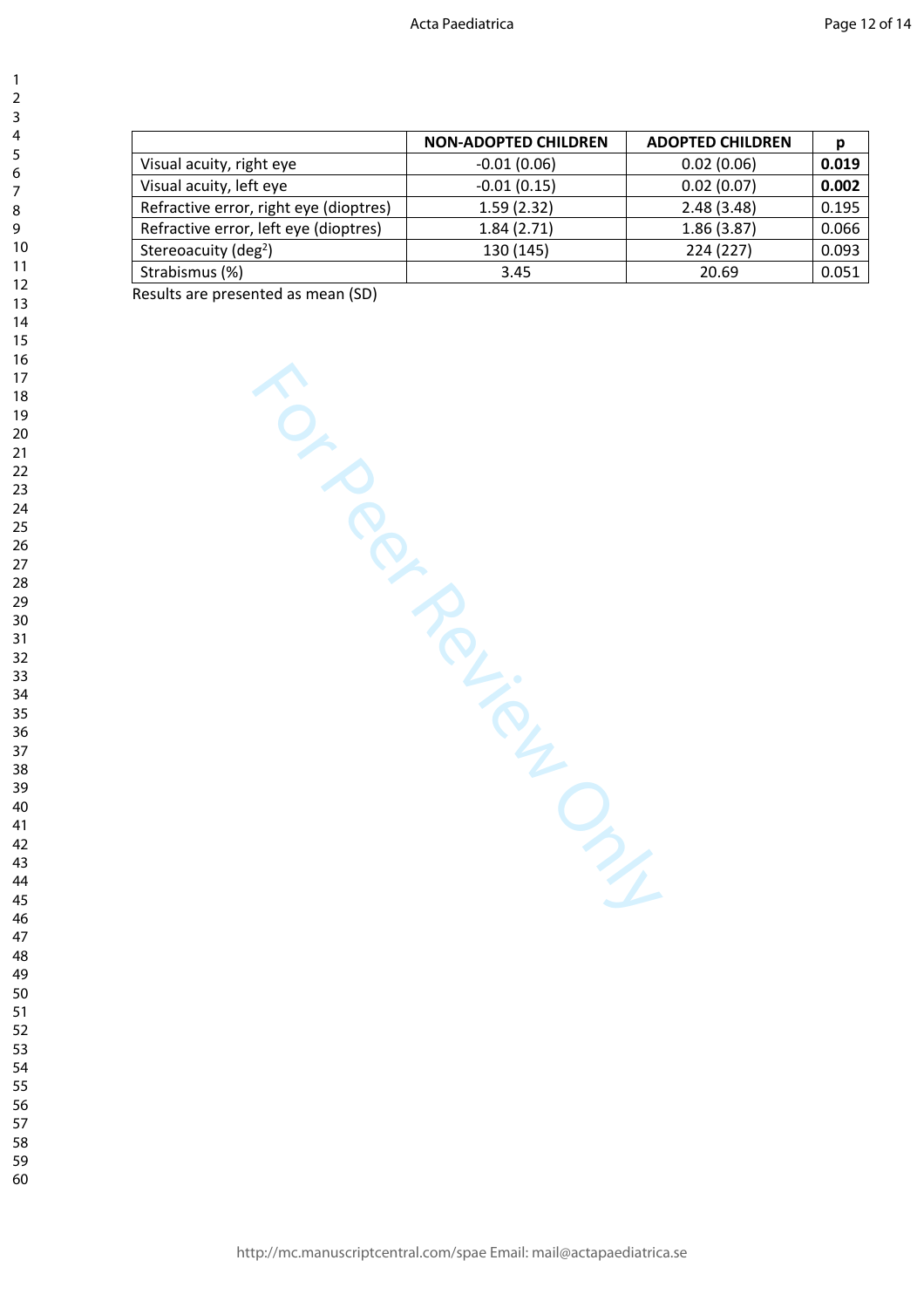|                              | <b>NON-ADOPTED CHILDREN</b> | <b>ADOPTED CHILDREN</b> | p       |
|------------------------------|-----------------------------|-------------------------|---------|
| Long fixation task           |                             |                         |         |
| Number of fixations          | 11.05 (4.22)                | 16 (8.08)               | 0.009   |
| Mean duration of fixations   | 1.43(1.44)                  | 0.53(0.40)              | 0.015   |
| Longest fixation             | 3.88(3.02)                  | 2.11(2.51)              | 0.034   |
| Fixation stability (BCEA)    | 11.58 (9.69)                | 27.92 (38.41)           | 0.077   |
| <b>Short fixation task</b>   |                             |                         |         |
| Number of fixations          | 3.21(0.90)                  | 3.52(1.62)              | 0.379   |
| Mean duration of fixations   | 0.82(0.31)                  | 0.43(0.27)              | < 0.001 |
| Longest fixation             | 1.72(0.62)                  | 0.83(0.60)              | < 0.001 |
| Fixation stability (BCEA)    | 1.31(1.43)                  | 6.91(9.53)              | 0.005   |
| Saccadic reaction time (SRT) | 196.66 (65.08)              | 278.12 (71.42)          | < 0.001 |

TROUTED STATES

Results are presented as mean (SD).